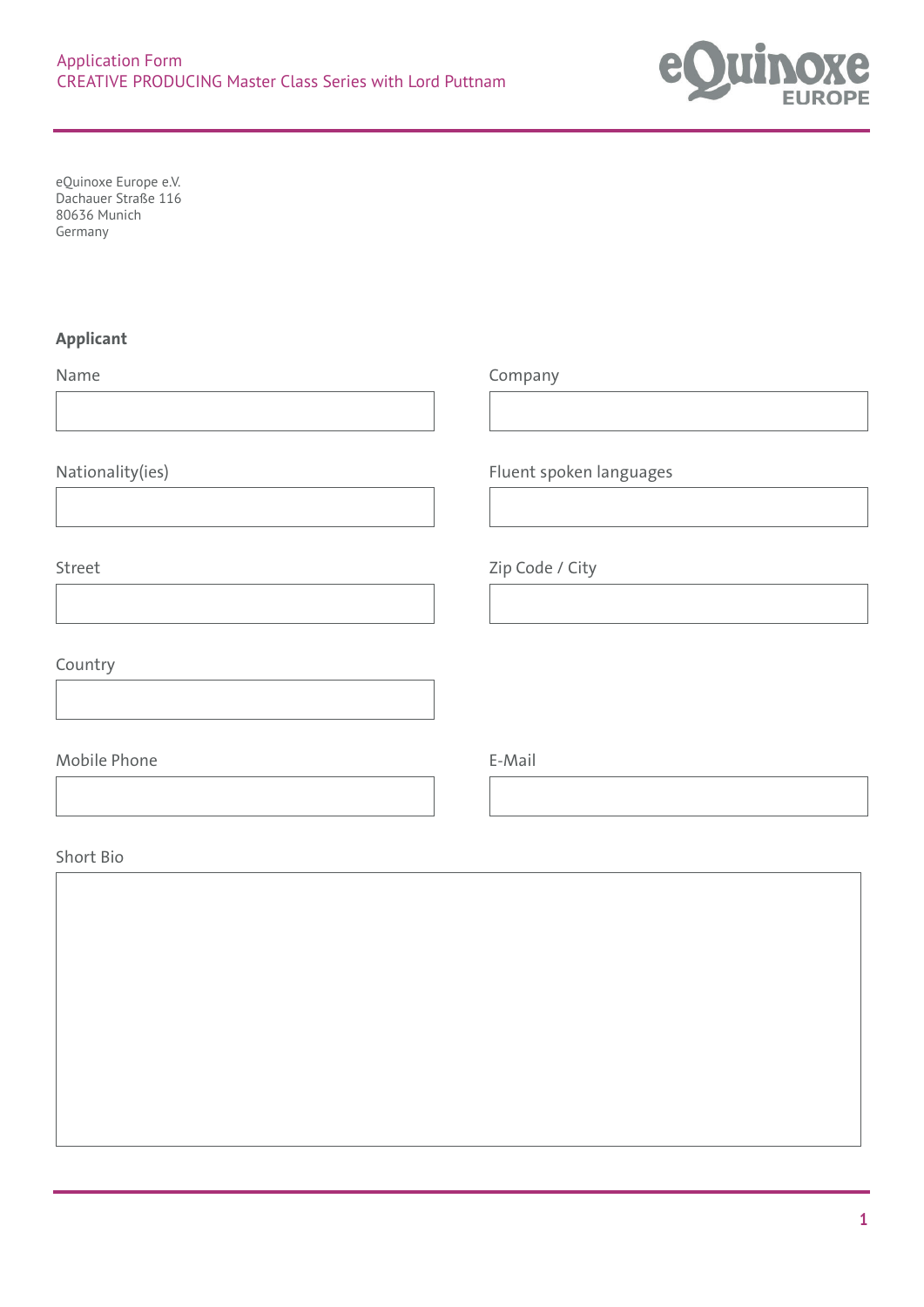

## **Applicant**

Career Level



Mid-Level

Senior Level

Name your 3 favorite films

What are your 3 strongest skills as a producer?

What three skills do you want to further develop as a producer?